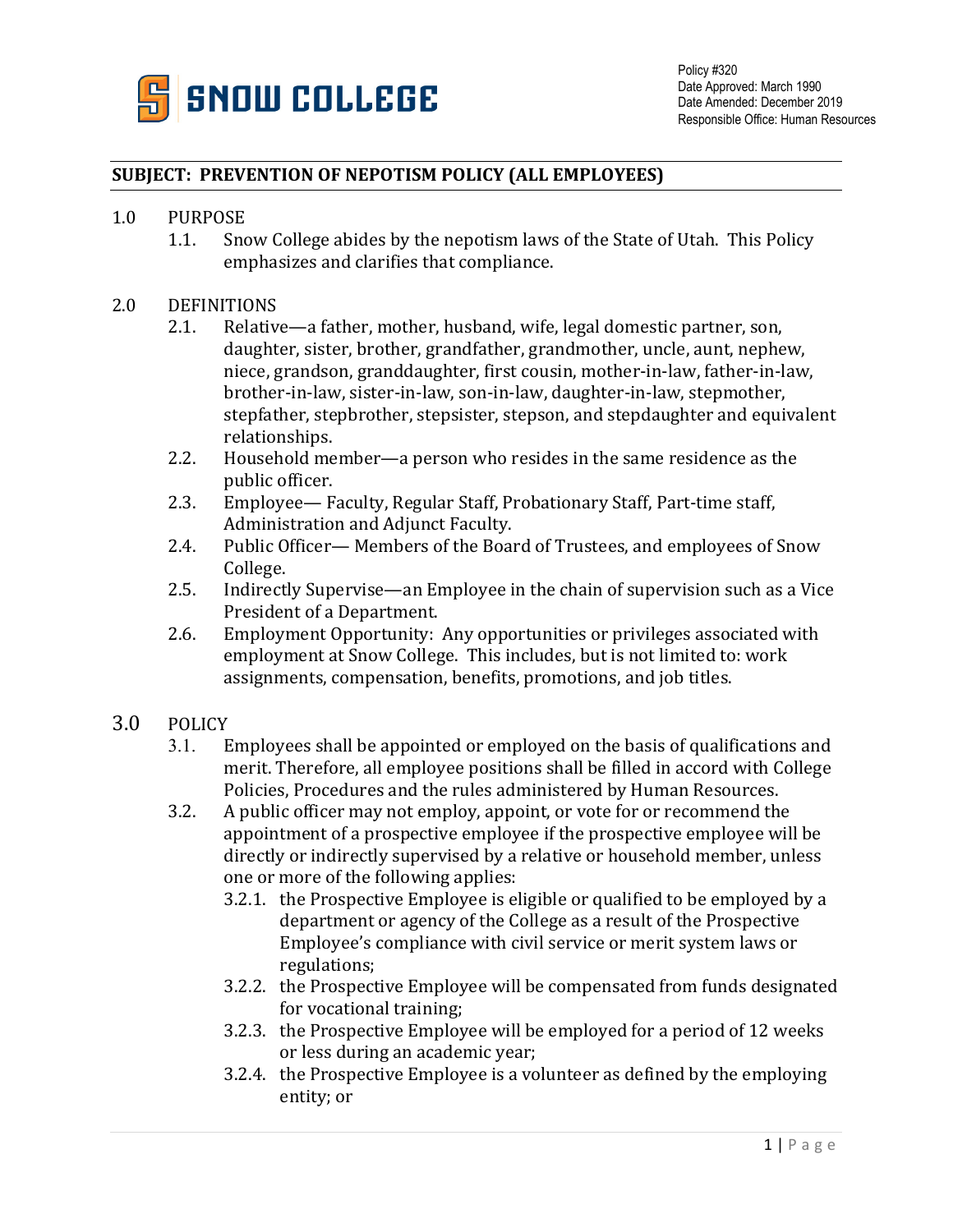

- 3.2.5. the President of the College or his or her designee determines in writing that the Prospective Employee is the only or best person available, qualified, or eligible for the position.
- 3.3. A public officer may not directly or indirectly supervise a Prospective Employee or Employee who is a Relative or Household Member of the public officer, unless one of the following exceptions applies. If an exception applies, Human Resources shall determine if direct supervision is appropriate and, in most cases, should provide for direct supervision by a non-relative or Household Member:
	- 3.3.1. the Employee was appointed or employed before the public officer assumed the public officer's supervisory position, if the Employee's appointment did not violate the provisions of this chapter in effect at the time of the Employee's appointment;
	- 3.3.2. the Prospective Employee is eligible or qualified to be employed by the College as a result of the Prospective Employee's compliance with civil service or merit system laws or regulations;
	- 3.3.3. the Prospective Employee will be compensated from funds designated for vocational training;
	- 3.3.4. the Prospective Employee will be employed for a period of 12 weeks or less during an academic year;
	- 3.3.5. the Prospective Employee is a volunteer as defined by the employing entity;
	- 3.3.6. the President of the College or his or her designee determines in writing that the public officer is the only individual available or best qualified to perform supervisory functions for the Prospective Employee or Employee.
- 3.4. A part-time, temporary, or student employee cannot be hired to work in a department where a Relative or Household Member is currently employed full-time unless Human Resources approves the hiring and arranges for direct and indirect supervision by a nonrelative or non-household member.
- 3.5. Relatives and Household Members should not be hired or assigned to work as full-time employees in the same department. Exceptions may be made only by Human Resources for sufficient justification.
- 3.6. No employee shall use their position at the college to influence the employment or employment opportunities of a Relative or Household Member. To prevent undue influence, the following rules apply:
	- 3.6.1. If an employee directly or indirectly supervises a Relative or Household Member, he/she may not evaluate the Relative or Household Member's job performance or recommend a pay increase or other compensation for the Relative or Household Member.
	- 3.6.2. Any time an employee has a Relative or Household Member in their reporting chain, that employee must be recused from any employment decision that impacts the Relative or Household member.